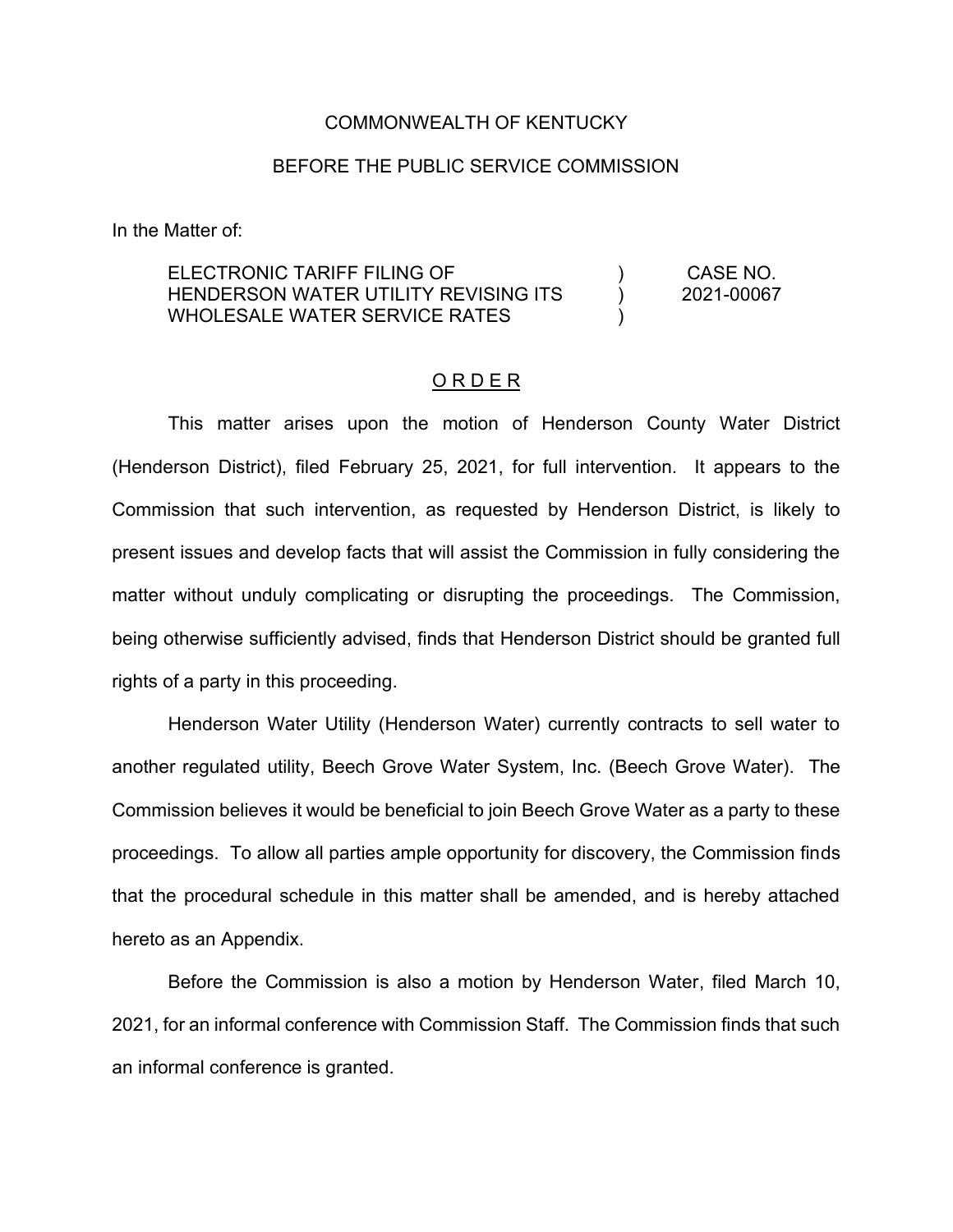IT IS HEREBY ORDERED that:

1. The motion of Henderson District to intervene is granted.

2. Beech Grove Water is hereby made a party to this case and shall file a notice of appearance of counsel within seven days of entry of this Order.

3. Henderson District and Beech Grove Water shall be entitled to the full rights of a party and shall be served with the Commission's Orders and with filed testimony, exhibits, pleadings, correspondence, and all other documents submitted by parties after the date of this Order.

4. Henderson District and Beech Grove Water shall comply with all provisions of the Commission's regulations, 807 KAR 5:001, Section 8, related to the service and electronic filing of documents.

5. Pursuant to 807 KAR 5:001, Section 8(9), within seven days of entry of this Order, Henderson District and Beech Grove Water shall file a written statement with the Commission that:

a. Certifies that it, or its agent, possesses the facilities to receive electronic transmissions; and

b. Sets forth the electronic mail address to which all electronic notices and messages related to this proceeding should be served.

6. An informal conference between Commission Staff and all parties is scheduled on April 12, 2021, at 1 p.m. Eastern Daylight Time, at the Commission's offices at 211 Sower Boulevard, Frankfort, Kentucky, to discuss issues presented in Henderson Water's motion. Commission Staff will contact participants by electronic mail to provide details for joining the conference by telephone.

-2- Case No. 2021-00067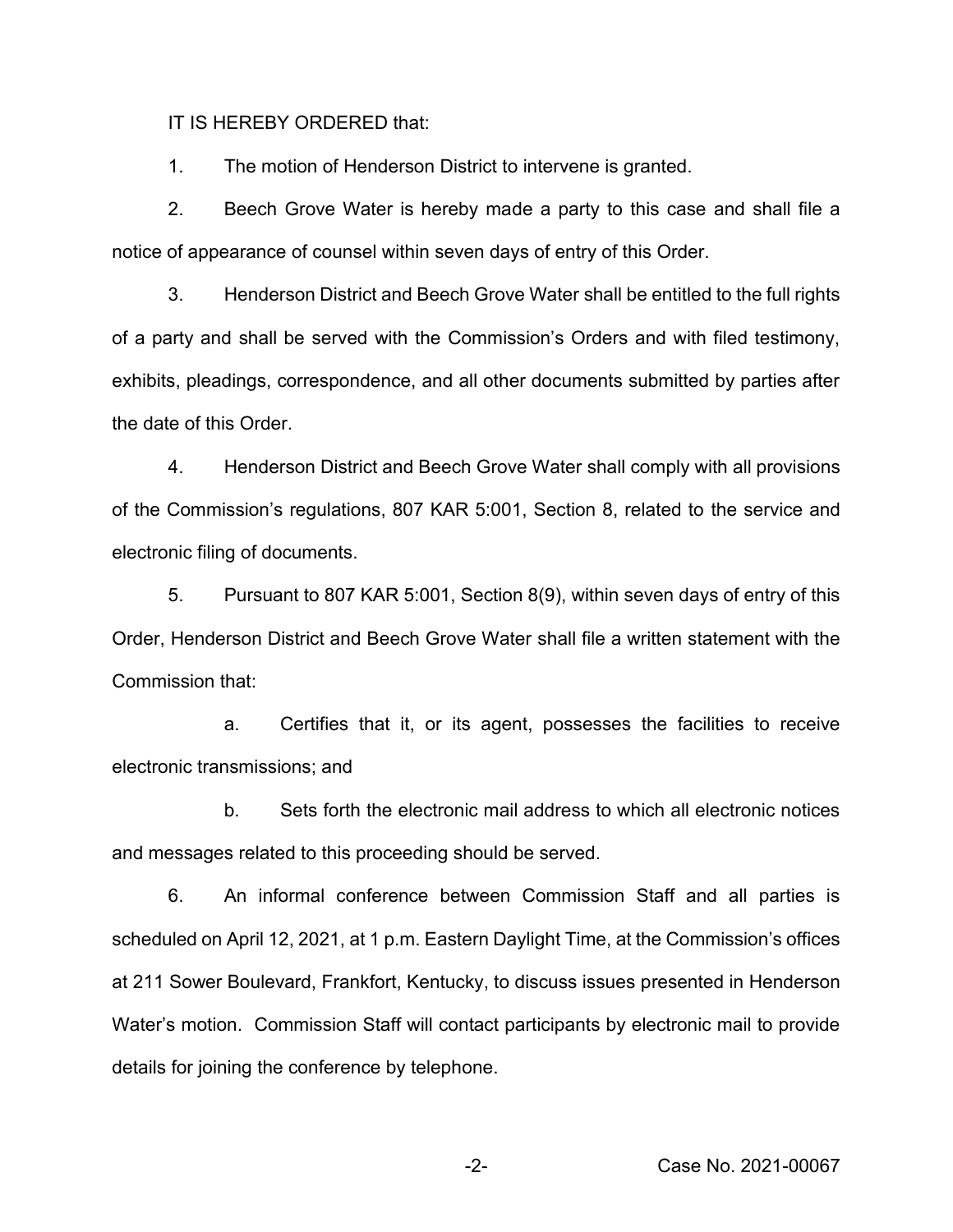By the Commission



ATTEST:

2 Sidwell

Executive Director

Case No. 2021-00067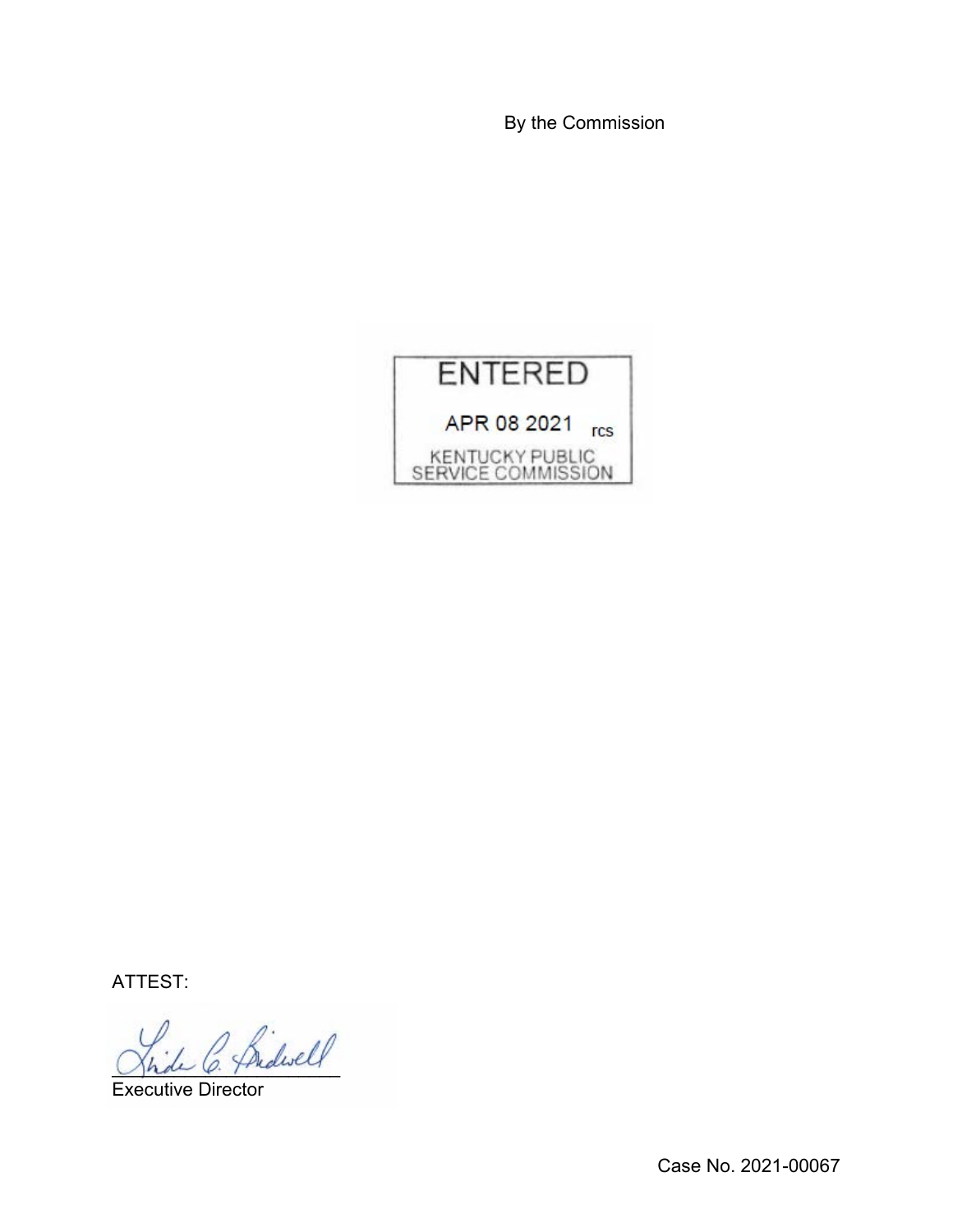# APPENDIX

## APPENDIX TO AN ORDER OF THE KENTUCKY PUBLIC SERVICE COMMISSION IN CASE NO. 2021-00067 DATED APR 08 2021

| Initial requests for information to Henderson Water                                                            |  |
|----------------------------------------------------------------------------------------------------------------|--|
| Henderson Water shall file responses to                                                                        |  |
| All supplemental requests for information to Henderson Water                                                   |  |
| Henderson Water shall file responses to supplemental requests                                                  |  |
| Intervenor Testimony, if any, in verified prepared                                                             |  |
| All requests for information to Intervenors shall                                                              |  |
| Intervenors shall file responses to requests for                                                               |  |
| Henderson Water or any Intervenor shall request either a<br>hearing or that the case be submitted for decision |  |